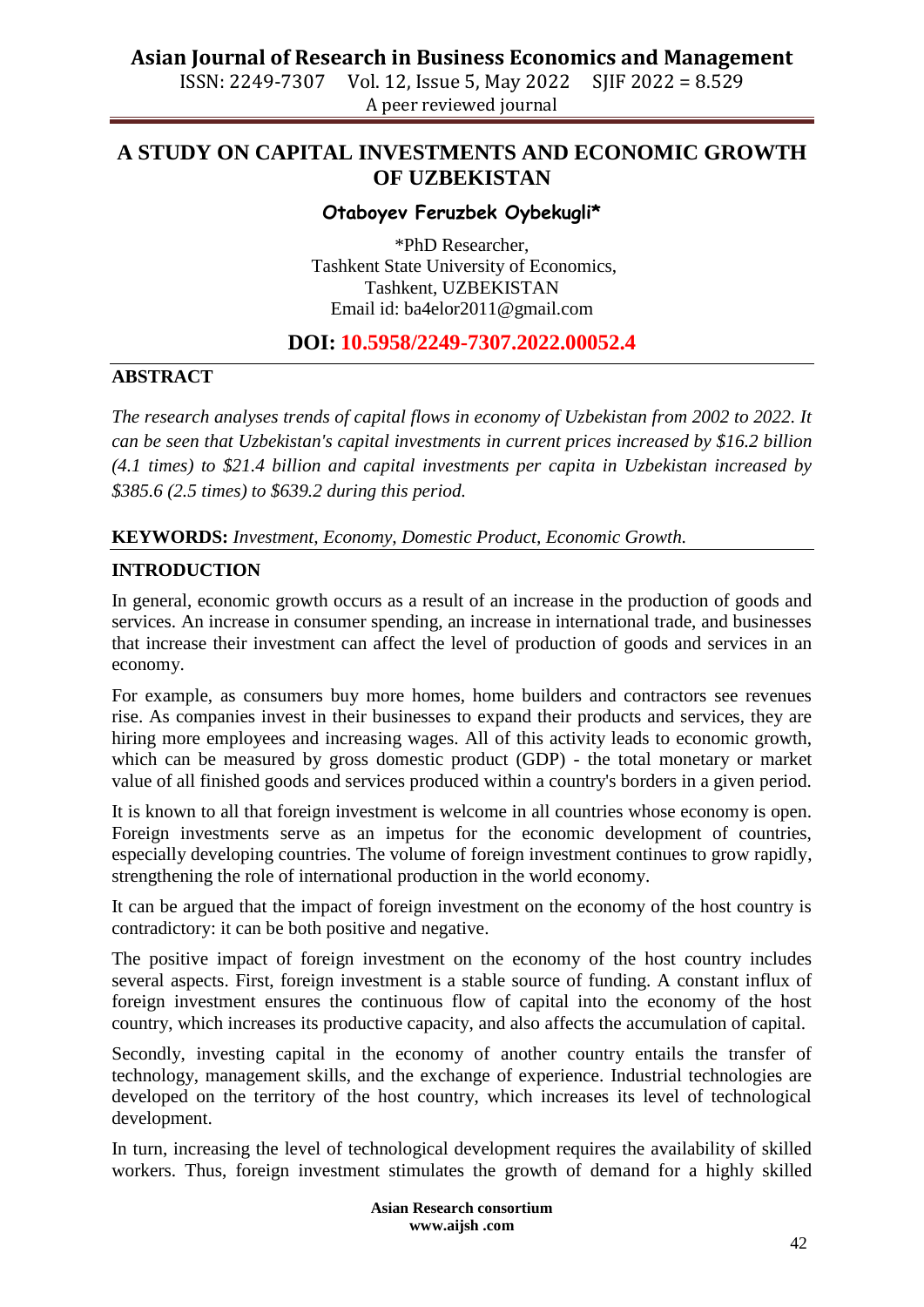# **Asian Journal of Research in Business Economics and Management** ISSN: 2249-7307 Vol. 12, Issue 5, May 2022 SJIF 2022 = 8.529 A peer reviewed journal

workforce, increases the level of well-being of the population, since investing enterprises, countries pay higher wages compared to local firms.

Therefore, in this paper we study flows of capital investments into Uzbekistan covering the period 2002-2022 years. The paper consists of three parts following introduction, literature review, and analysis and discussions.

# **LITERATURE REVIEW**

Whether a faster rate of physical capital accumulation is a key determinant of growth transitions, or whether growth shifts are mostly the result of a "unexplained" or "mysterious" total factor productivity (TFP)/technology progress component, is a major policy issue in developing economies (King and Levine 1994;Easterly and Levine 2001;Bosworth and Collins 2003;Helpman 2004;Baier et al. 2006;Aghion and Howitt 2007;Jones and Olken 2008;Bond et al. 2010;Herrerias and Orts 2012;Gollin 2014;Tang and Tan 2014;Nell 2015). According to a review of cross-country empirical research, there is no clear consensus on the relative relevance of physical capital accumulation in the growth and development process.

On the one hand, Easterly and Levine (2001) attribute the majority of disparities in per capita income growth rates among nations to TFP growth, both quantitatively and causally. On the other hand, Bosworth and Collins (2003)'s growth accounting exercise and Bond et al. (2010)'s causation tests reveal that physical capital accumulation remains a significant source of growth.

De Long and Summers (1991 and 1993) investigated the relationship between investment or physical capital and total factor productivity and discovered that countries that devote a larger part of their output to machinery tend to have higher levels of TFP (TPF). De Long and Summers (1994) also found that, when wealthy countries are excluded from the sample, imports account for the majority of machine investment, and this is how foreign technology is integrated. Similarly, Rodrik (1994) and Lee (1995), for example, advocated for more access to information technology, particularly when it comes to capital goods imports.

Englander and Gurney (1994) assessed the contributions of new approaches to economic growth theory aimed at better understanding the phenomenon.

## **Analysis and Discussion of Capital Investment Flows in to Uzbekistan**

For 1990-2020 Uzbekistan's capital investments in current prices increased by \$16.2 billion (4.1 times) to \$21.4 billion; the change was \$3.3 billion due to a population growth of \$13.1 million, and \$12.9 billion due to a \$385.6 increase in capital investment per capita. The average annual growth of capital investments in Uzbekistan was at the level of \$0.54 billion or 4.8%. The average annual growth of capital investments in Uzbekistan in constant prices is 8.7%. The share in the world increased by 0.0058%. The share in Asia decreased by 0.11%. The minimum capital investment was in 2002 (\$2.3 billion). The maximum capital investment was in 2019 (\$23.6 billion).

For 1990-2020 capital investments per capita in Uzbekistan increased by \$385.6 (2.5 times) to \$639.2. The average annual growth of capital investments per capita in current prices was at the level of 12.9 dollars or 3.1%.

The change in capital investments in Uzbekistan is described by a linear correlationregression model: y=0.60x-1 199.8, where y is the estimated value of capital investments in Uzbekistan, x is the year. Correlation coefficient =  $0.844$ . Coefficient of determination = 0.712.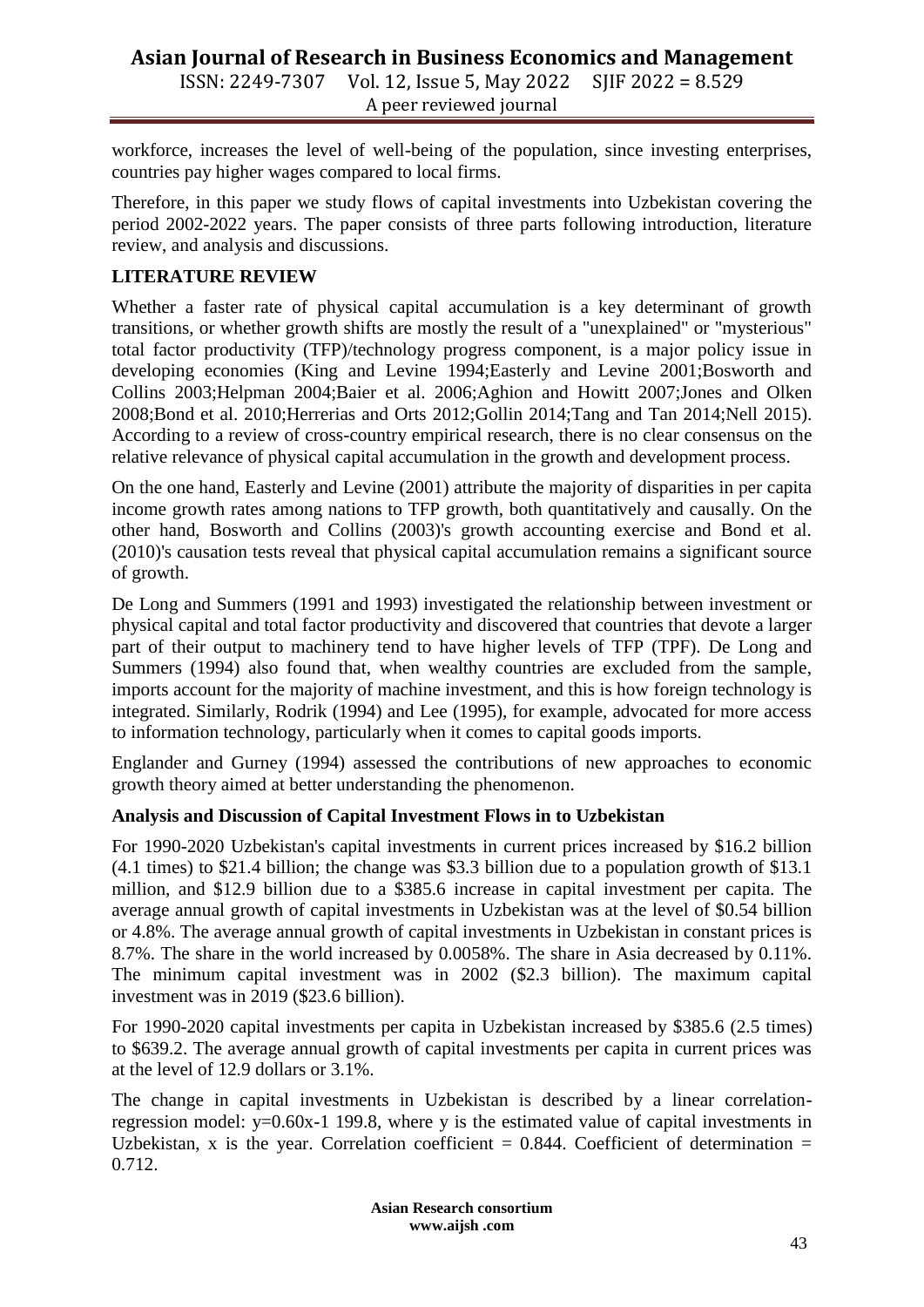# **Asian Journal of Research in Business Economics and Management**

ISSN: 2249-7307 Vol. 12, Issue 5, May 2022 SJIF 2022 = 8.529 A peer reviewed journal

# **Capital Investments of Uzbekistan, 1990-2002 (Drop)**

During 1990-2002. capital investments of Uzbekistan in current prices decreased by 2.9 billion dollars (by 55.8%) to 2.3 billion dollars; the change was \$1.3 billion due to population growth of \$5.0 million, and \$4.2 billion due to a \$163.6 fall in capital investment per capita. The average annual growth of capital investments in Uzbekistan is -0.24 billion dollars or - 6.6%. The average annual growth of capital investments in Uzbekistan in constant prices amounted to 1.9%. The share in the world decreased by 0.062%. The share in Asia decreased by 0.21%.

For the period 1990-2002. capital investment per capita in Uzbekistan decreased by \$163.6 (by 64.5%) to \$90.0. The average annual increase in capital investments per capita in current prices is -13.6 dollars or -8.3%.

#### **Capital Investments of Uzbekistan, 2002-2020 (Growth)**

For the period 2002-2020 capital investments of Uzbekistan in current prices increased by \$19.1 billion (by 9.4 times) to \$21.4 billion; the change was \$0.72 billion due to a population growth of \$8.0 million, and \$18.4 billion due to a \$549.2 increase in capital investment per capita. The average annual growth of capital investments in Uzbekistan was at the level of 1.1 billion dollars or 13.2%. The average annual growth of capital investments in Uzbekistan in constant prices was at the level of 13.4%. The share in the world increased by 0.067%. The share in Asia increased by 0.10%.

During 2002-2020 capital investments per capita in Uzbekistan increased by \$549.2 (7.1 times) to \$639.2. The average annual growth of capital investments per capita in current prices was at the level of \$30.5 or 11.5%.

## **Capital Investments of Uzbekistan, 2020**

Capital investments of Uzbekistan in 2020 amounted to 21.4 billion dollars, ranked 64th in the world and were at the level of capital investments of Greece (22.0 billion dollars), capital investments of the Dominican Republic (21.6 billion dollars), capital investments of Turkmenistan (21.2 billion dollars), capital investments of Sri Lanka (20.7 billion dollars), capital investments of Slovakia (20.7 billion dollars), capital investments of Panama (20.4 billion dollars), capital investments of Ukraine (20.3 billion dollars) . The share of capital investments of Uzbekistan in the world was 0.096%.

Capital investment per capita in Uzbekistan in 2020 was 639.2 dollars, ranked 144th in the world and was at the level of capital investment per capita in Palestine (664.1 dollars), capital investment per capita in El Salvador (660.2 dollars), capital investment in per capita in Bangladesh (635.4 dollars), capital investment per capita in Tunisia (616.3 dollars), capital investment per capita in Venezuela (611.6 dollars), capital investment per capita in Nigeria (597.3 dollars). Capital investment per capita in Uzbekistan was less than capital investment per capita in the world (\$2,852.0) by \$2,212.8.

Comparison of capital investments of Uzbekistan and neighbors in 2020. Capital investments of Uzbekistan were more than capital investments of Turkmenistan (21.2 billion dollars) by 0.77%, capital investments of Tajikistan (2.1 billion dollars) by 10.2 times, capital investments of Kyrgyzstan (2.0 billion dollars) by 10.9 times, but were less than the capital investments of Kazakhstan (42.2 billion dollars) by 49.4%. Capital investment per capita in Uzbekistan was more than capital investment per capita in Kyrgyzstan (\$302.1) by 2.1 times, capital investment per cvapita in Tajikistan (\$219.9) by 2.9 times, but was less than capital investment per capita population in Turkmenistan (3 520.1 dollars) by 81.8%, capital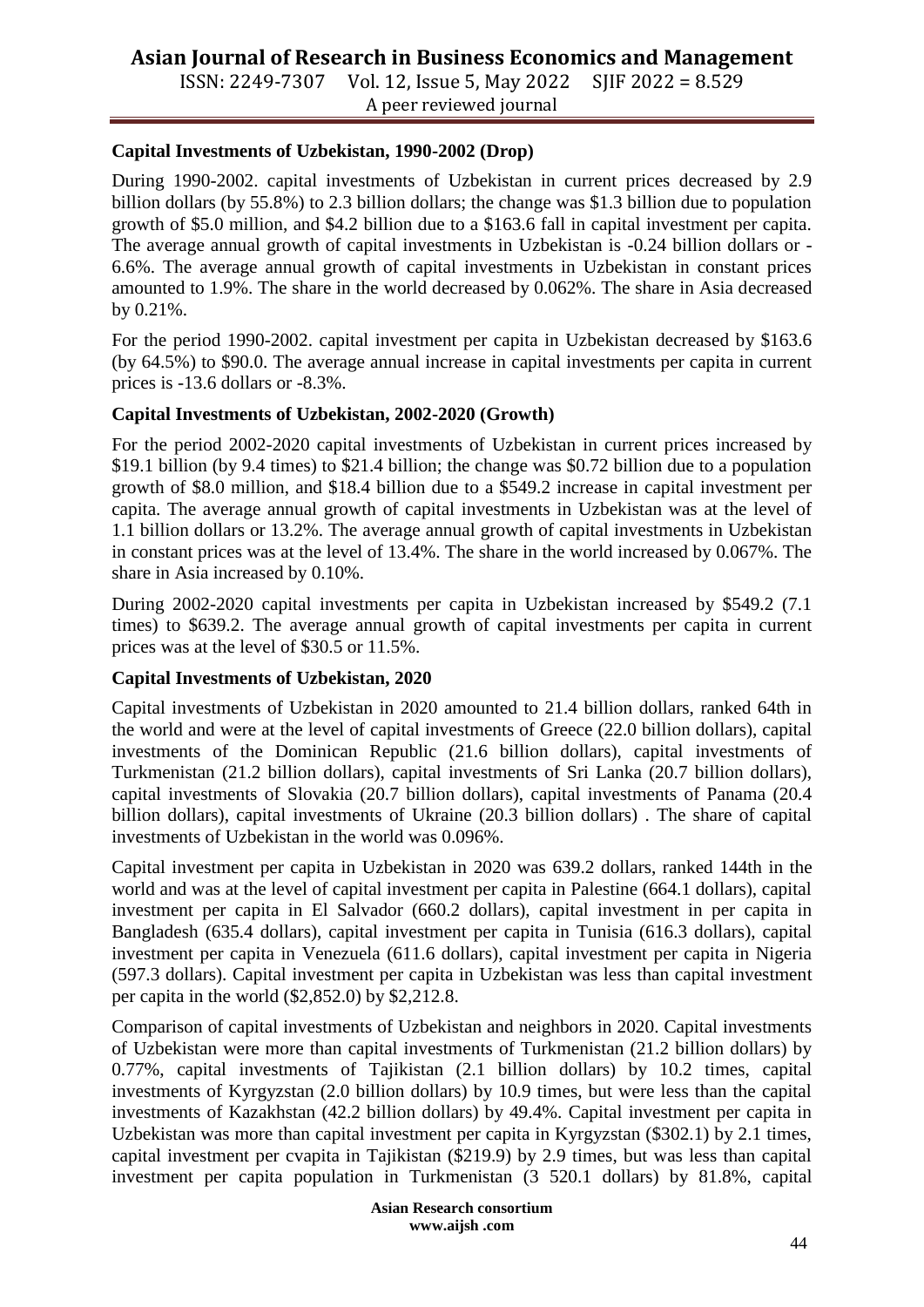# **Asian Journal of Research in Business Economics and Management**

ISSN: 2249-7307 Vol. 12, Issue 5, May 2022 SJIF 2022 = 8.529 A peer reviewed journal

investments per capita in Kazakhstan (2 249.8 dollars) by 71.6%.

#### **TABLE-1 CAPITAL INVESTMENTS OF UZBEKISTAN AND NEIGHBORING COUNTRIES (THE ORDER OF RELATION TO THE INDICATOR OF UZBEKISTAN)**

| <b>Countries</b>  | 1990    | 2000     | 2010    | 2020      |
|-------------------|---------|----------|---------|-----------|
| Kazakhstan        | 0.35    | $-0.078$ | 0.50    | 0.30      |
| <b>Uzbekistan</b> | 0.0     | 0.0      | 0.0     | 0.0       |
| Turkmenistan      | $-0.75$ | $-0.34$  | 0.016   | $-0.0033$ |
| Tajikistan        | $-1.5$  | $-1.8$   | $-0.91$ | $-1.0$    |
| Kyrgyzstan        | $-0.93$ | $-1.2$   | $-0.92$ | $-1.0$    |

Capital investments of Uzbekistan were less than capital investments of China (6 313.5 billion dollars) by 99.7%, capital investments of the USA (4 478.9 billion dollars) by 99.5%, capital investments of Japan (1 279.5 billion dollars) by 98.3 %, capital investments of Germany (845.4 billion dollars) by 97.5%, capital investments of India (722.0 billion dollars) by 97%. Capital investment per capita in Uzbekistan was greater than capital investment per capita in India (\$523.2) by 22.2%, but was less than capital investment per capita in the United States (\$13,531.5) by 95.3%, capital investment by per capita in Japan (\$10,116.4) by 93.7%, capital investment per capita in Germany (\$10,089.8) by 93.7%, capital investment per capita in China (\$4,386.5) by 85.4%.

#### **TABLE-2 CAPITAL INVESTMENTS OF UZBEKISTAN AND LEADING COUNTRIES (THE ORDER OF RELATION TO THE INDICATOR OF UZBEKISTAN)**

| <b>Country</b>    | 1990 | 2000 | 2010 | 2020 |
|-------------------|------|------|------|------|
| China             | 1.3  | 2.0  | 2.4  | 2.5  |
| <b>USA</b>        | 2.4  | 2.8  | 2.4  | 2.3  |
| Japan             | 2.3  | 2.6  | 2.1  | 1.8  |
| Germany           | 1.9  | 2.1  | 1.8  | 1.6  |
| India             | 1.2  | 1.5  | 1.7  | 1.5  |
| <b>Uzbekistan</b> | 0.0  | 0.0  | 0.0  | 0.0  |

With per capita capital investment at the same level as US per capita capital investment (\$13,531.5), Uzbekistan's capital investment would be \$452.9 billion, 21.2 times the actual level. With a per capita capital investment at the same level as the per capita capital investment of Turkmenistan (\$3,520.1), the best neighbor, Uzbekistan's capital investment would be \$117.8 billion, 5.5 times the actual level. With capital investment per capita at the same level as capital investment per capita in the world (\$2,852.0), Uzbekistan's capital investment would be \$95.5 billion, which is 4.5 times the actual level. With per capita capital investment at the same level as Asia's per capita capital investment (\$2,391.2), Uzbekistan's capital investment would be \$80.0 billion, 3.7 times the actual level. With capital investment per capita at the same level as capital investment per capita in Central Asia (\$1,196.5), Uzbekistan's capital investment would be \$40.1 billion, which is 87.2% more than the actual level.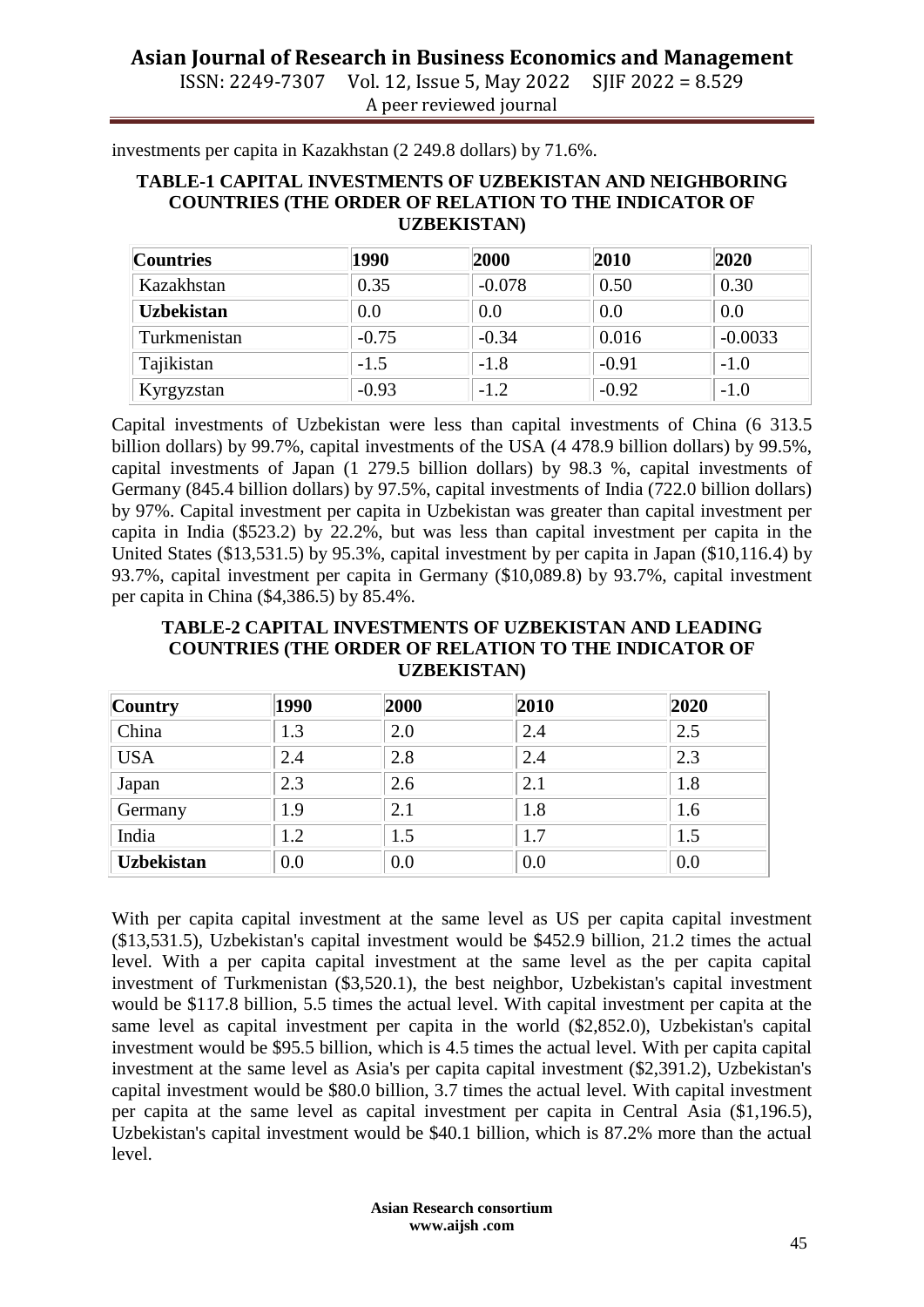## **Asian Journal of Research in Business Economics and Management** ISSN: 2249-7307 Vol. 12, Issue 5, May 2022 SJIF 2022 = 8.529

A peer reviewed journal

**TABLE-3 CAPITAL INVESTMENTS IN UZBEKISTAN (2002-2020)**

|      | Capital               | <b>Per</b><br>capital<br>$\sum_{\text{investments}, \text{investments}, \text{investments}}$<br>долларов | capita Capital<br>investments, investments<br>bln. USD. | capital<br>growth, % | share<br>capital<br><b>linvestments</b> | of share of Uzbekistan, % |       |                        |
|------|-----------------------|----------------------------------------------------------------------------------------------------------|---------------------------------------------------------|----------------------|-----------------------------------------|---------------------------|-------|------------------------|
| year | <b>Current prices</b> |                                                                                                          | <b>Basic prices 1990</b>                                |                      | in GDP, %                               | World                     | Asia  | <b>Central</b><br>Asia |
| 2002 | 2.3                   | 90.0                                                                                                     | 6.5                                                     | 3.6                  | 19.5                                    | 0.029                     | 0.092 | 20.9                   |
| 2003 | 2.3                   | 88.9                                                                                                     | 6.8                                                     | 4.5                  | 19.0                                    | 0.026                     | 0.082 | 18.1                   |
| 2004 | 3.0                   | 114.3                                                                                                    | 7.1                                                     | 4.9                  | 20.8                                    | 0.029                     | 0.093 | 17.4                   |
| 2005 | 3.3                   | 125.2                                                                                                    | 7.6                                                     | 7.0                  | 19.4                                    | 0.029                     | 0.093 | 14.3                   |
| 2006 | 3.9                   | 146.7                                                                                                    | 8.3                                                     | 9.1                  | 19.1                                    | 0.032                     | 0.10  | 12.0                   |
| 2007 | 5.5                   | 202.2                                                                                                    | 10.2                                                    | 22.9                 | 20.7                                    | 0.039                     | 0.12  | 13.0                   |
| 2008 | 8.3                   | 300.9                                                                                                    | 13.1                                                    | 28.3                 | 23.6                                    | 0.053                     | 0.16  | 15.5                   |
| 2009 | 10.0                  | 357.8                                                                                                    | 16.3                                                    | 24.8                 | 25.0                                    | 0.070                     | 0.18  | 18.5                   |
| 2010 | 11.3                  | 396.2                                                                                                    | 20.1                                                    | 23.2                 | 24.1                                    | 0.072                     | 0.17  | 18.3                   |
| 2011 | 12.6                  | 433.8                                                                                                    | 20.7                                                    | 2.6                  | 22.1                                    | 0.071                     | 0.16  | 17.4                   |
| 2012 | 14.2                  | 481.8                                                                                                    | 22.8                                                    | 10.6                 | 22.2                                    | 0.077                     | 0.17  | 17.3                   |
| 2013 | 15.9                  | 532.0                                                                                                    | 25.4                                                    | 11.3                 | 23.1                                    | 0.083                     | 0.18  | 17.3                   |
| 2014 | 17.9                  | 589.4                                                                                                    | 27.9                                                    | 9.8                  | 23.4                                    | 0.091                     | 0.20  | 19.3                   |
| 2015 | 19.0                  | 615.6                                                                                                    | 30.5                                                    | 9.4                  | 23.3                                    | 0.10                      | 0.22  | 22.6                   |
| 2016 | 18.7                  | 593.9                                                                                                    | 31.8                                                    | 4.1                  | 22.8                                    | 0.099                     | 0.21  | 25.6                   |
| 2017 | 15.1                  | 473.0                                                                                                    | 38.0                                                    | 19.4                 | 25.6                                    | 0.074                     | 0.15  | 20.1                   |
| 2018 | 16.6                  | 511.1                                                                                                    | 49.3                                                    | 29.9                 | 32.9                                    | 0.075                     | 0.15  | 21.0                   |
| 2019 | 23.6                  | 715.7                                                                                                    | 68.1                                                    | 38.1                 | 40.9                                    | 0.10                      | 0.21  | 25.3                   |
| 2020 | 21.4                  | 639.2                                                                                                    | 62.5                                                    | $-8.2$               | 37.1                                    | 0.096                     | 0.19  | 24.1                   |

# **CONCLUSION**

As mentioned above, foreign investment plays an important role in the economic development of countries. Because with the help of foreign investment in different countries of the world, new enterprises are being created that will produce new types of goods that expand the range of the countries' economies. Thus, we were faced with the task of defining the concept and types of foreign capital, revealing the role of foreign capital in the economic development of the host country, considering global trends in the movement of foreign capital and exploring trends in attracting foreign capital and its role in the economy of Uzbekistan.

These tasks have been considered and studied in two chapters. In Literature review part, theoretical foundations of the concept of foreign capital were examined, in particular, the role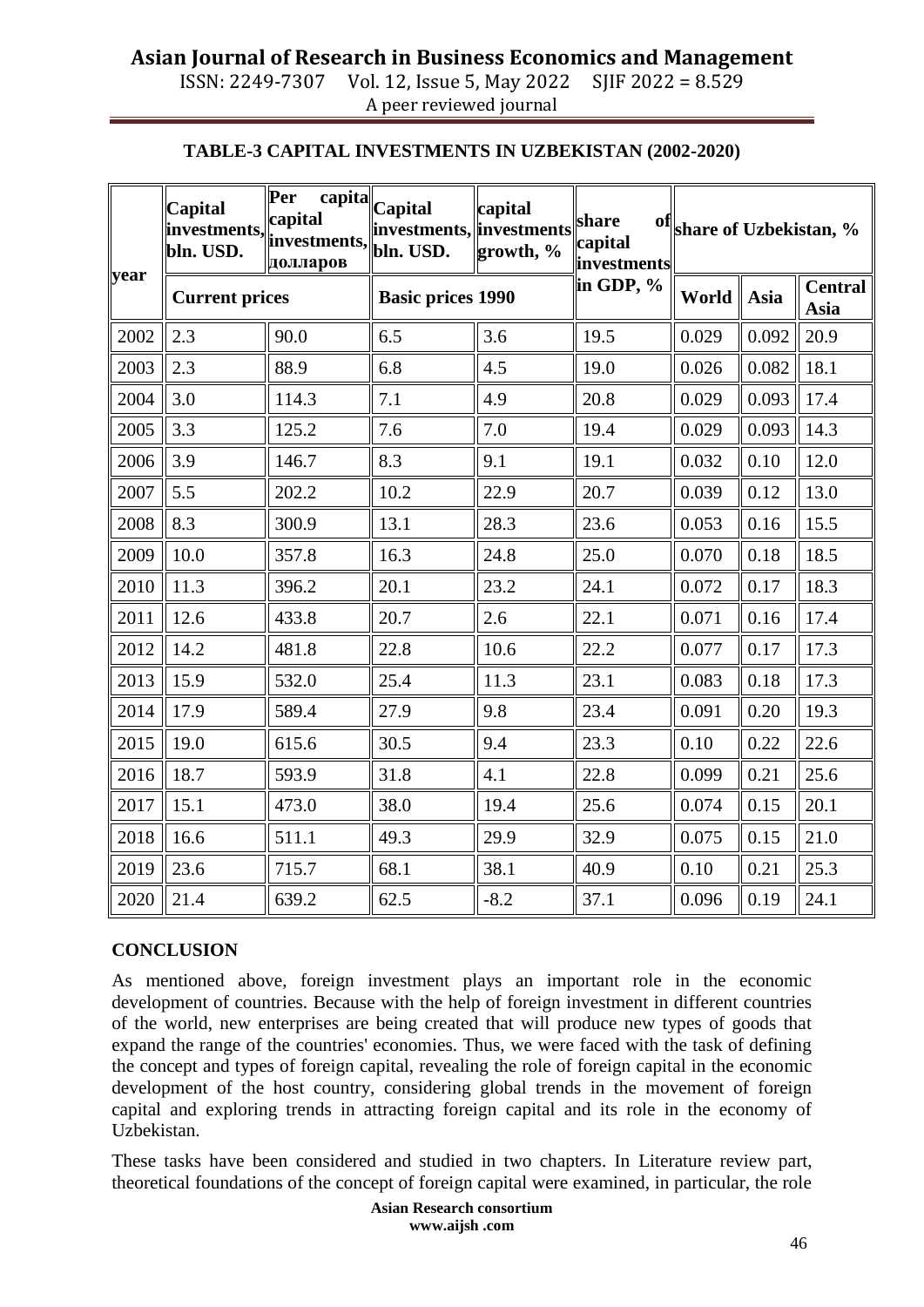# **Asian Journal of Research in Business Economics and Management**

ISSN: 2249-7307 Vol. 12, Issue 5, May 2022 SJIF 2022 = 8.529 A peer reviewed journal

of foreign capital in the economic development of the host country was revealed and global trends in the movement of foreign capital were analyzed. Having considered these tasks, we will have to say that in today's time, in which the process of globalization is taking place, foreign investment is a very important factor for the development and improvement of the economies of the countries of the world. The more foreign investment in the country, the more goods are produced in the territory of this country. And this means that the volume of GDP of this country will increase. Consequently, the growth of the country's GDP leads us to achieve an improvement in the welfare of the population.

#### **REFERENCES**

- **1.** Attanasio, O., L. Picci, And A.E. Scorcu, "Saving, Growth, And Investment: A Macroeconomic Analysis Using A Panel Of Countries", The Review Of Economics And Statistics, 2000, 82(2), 182-211.
- **2.** Barro, R.J. And J.W. Lee, "International Data On Educational Attainment: Updates And Implications", Center For International Development Wp # 42, April 2000.
- **3.** Barro, R.J. And X. Sala-I-Martin, Economic Growth, 1995, Mcgraw-Hill, New York.
- **4.** Beaudry, P., F. Collard And D. Green, "Decomposing The Twin Peaks: A Study Of The Changing World Distribution Of Output Per Worker", University Of British Columbia, Mimeo, 2002.
- **5.** Bernanke, B.S. And R.F. Gurkaynak, "Is Growth Exogenous? Taking Mankiw, Romer And Weil Seriously", Nber Macroeconomics Annual, 2001, The Mit Press, Cambridge, Massachusetts.
- **6.** Bond, S.R., A. Hoeffler And J. Temple, "Gmm Estimation Of Empirical Growth Models", 2001, Cepr Discussion Paper 3048.
- **7.** Hall, R.E. And C.I. Jones, "Why Do Some Countries Produce So Much More Output Per Worker Than Others?", Quarterly Journal Of Economics, February 1999, Vol. 114, 83- 116.
- **8.** Islam, N., "Growth Empirics: A Panel Data Approach", Quarterly Journal Of Economics, 1995, 110, 1127-1170.
- **9.** Khushnud, Z., Tokhir, S., & Zhou, Q. (2020, July). Analyzing Characteristics And Trends Of Economic Growth In The Sectors Of National Economy Of Uzbekistan. In 4th International Symposium On Business Corporation And Development In South-East And South Asia Under B&R Initiative (Isbcd 2019) (Pp. 132-137). Atlantis Press.
- **10.** Lee, K., M.H. Pesaran And R. Smith, "Growth And Convergence In A Multi-Country Empirical Stochastic Solow Model", Journal Of Applied Econometrics, 1997, Vol. 12, 357- 392.
- **11.** Rasulev A. New Opportunities On Economic Development Of Uzbekistan /A. Rasulev, S. Voronin, T. Shomurodov // Часописекономічнихреформ.– 2022.– No 1(45).– С. 30 –38
- **12.** Sadullayevna, K. L., &Rashidovna, Q. G. (2021). Analysis Of Relationship Between Trade Costs And Uzbekistans Bilateral Trade: Theories And Concepts. International Journal On Economics, Finance And Sustainable Development, 3(3), 132-140.
- **13.** Shomurodovtokhirboymurodugli, Kuziyevagulnozarashidovna "A Study On The Regional Level Of Economic Growth And The Principles Of Its Change" Asian Journal